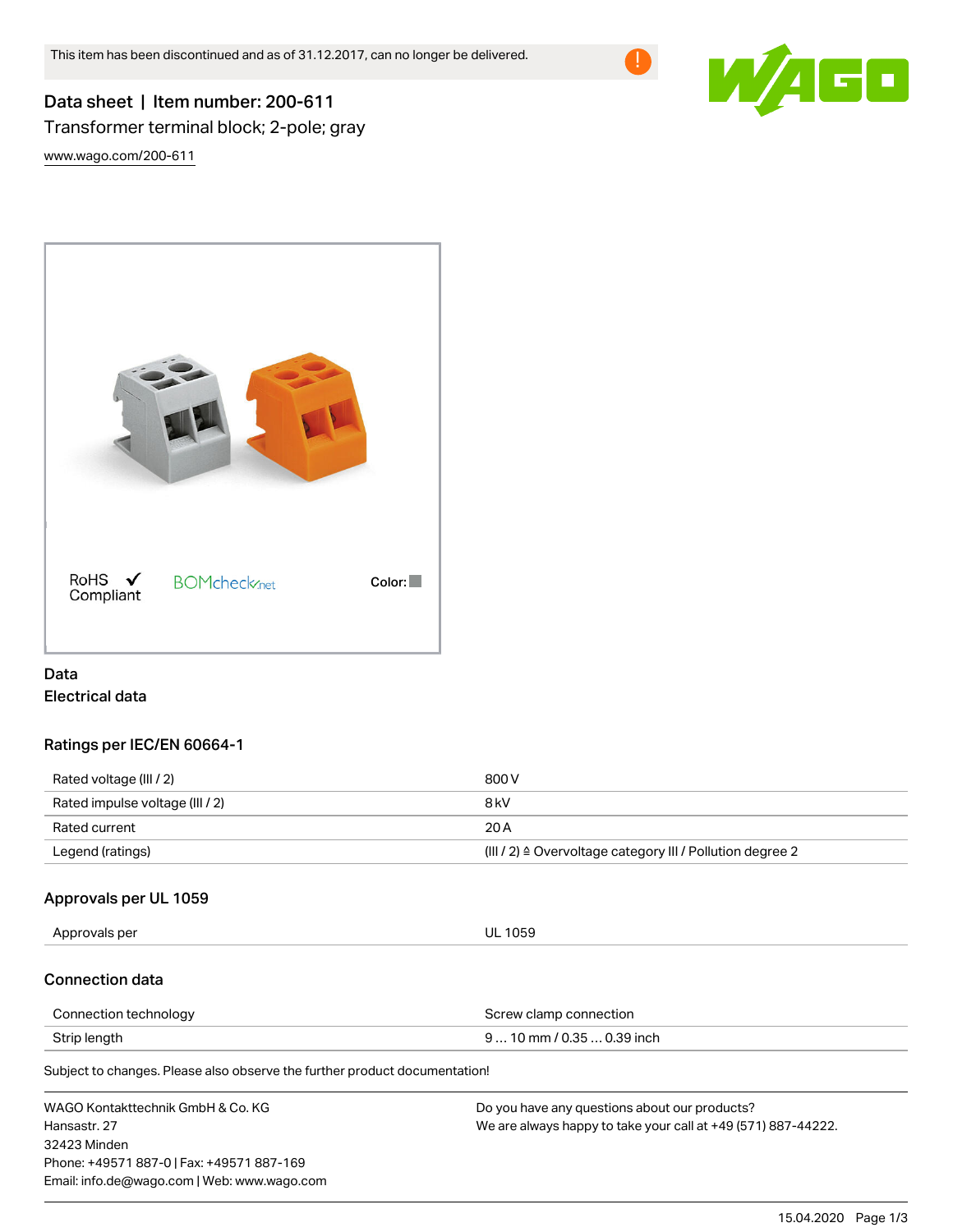

#### Data sheet | Item number: 200-611

| www.wago.com/200-611              |                |
|-----------------------------------|----------------|
| Connection technology 2           | Solder contact |
| Total number of connection points |                |
| Total number of potentials        |                |
| Number of connection types        |                |

#### Geometrical Data

| Width  | 16 mm / 0.63 inch    |
|--------|----------------------|
| Height | 18 mm / 0.709 inch   |
| Depth  | 23.6 mm / 0.929 inch |

## Material Data

| Color                | gray      |
|----------------------|-----------|
| Weiaht               | $\sim$    |
| ້. <del>ຕະ</del> ລະເ | $\ddotsc$ |

#### Commercial data

| Product Group      | 10 (Transformer Blocks) |
|--------------------|-------------------------|
| Packaging type     | bag                     |
| Country of origin  | PL                      |
| <b>GTIN</b>        | 4044918549363           |
| Customs Tariff No. | 85369010000             |

# Approvals / Certificates

#### Country specific Approvals

|      |                          |                                 | Certificate |
|------|--------------------------|---------------------------------|-------------|
| Logo | Approval                 | <b>Additional Approval Text</b> | name        |
|      | CSA                      | C22.2                           | 70010891    |
| Æ    | DEKRA Certification B.V. |                                 |             |

#### UL-Approvals

w

|      |                               |                                 | Certificate |
|------|-------------------------------|---------------------------------|-------------|
| Logo | Approval                      | <b>Additional Approval Text</b> | name        |
|      | UL                            | <b>UL 1059</b>                  | 20190731-   |
| o    | UL International Germany GmbH |                                 | E45172      |

Subject to changes. Please also observe the further product documentation!

WAGO Kontakttechnik GmbH & Co. KG Hansastr. 27 32423 Minden Phone: +49571 887-0 | Fax: +49571 887-169 Email: info.de@wago.com | Web: www.wago.com Do you have any questions about our products? We are always happy to take your call at +49 (571) 887-44222.